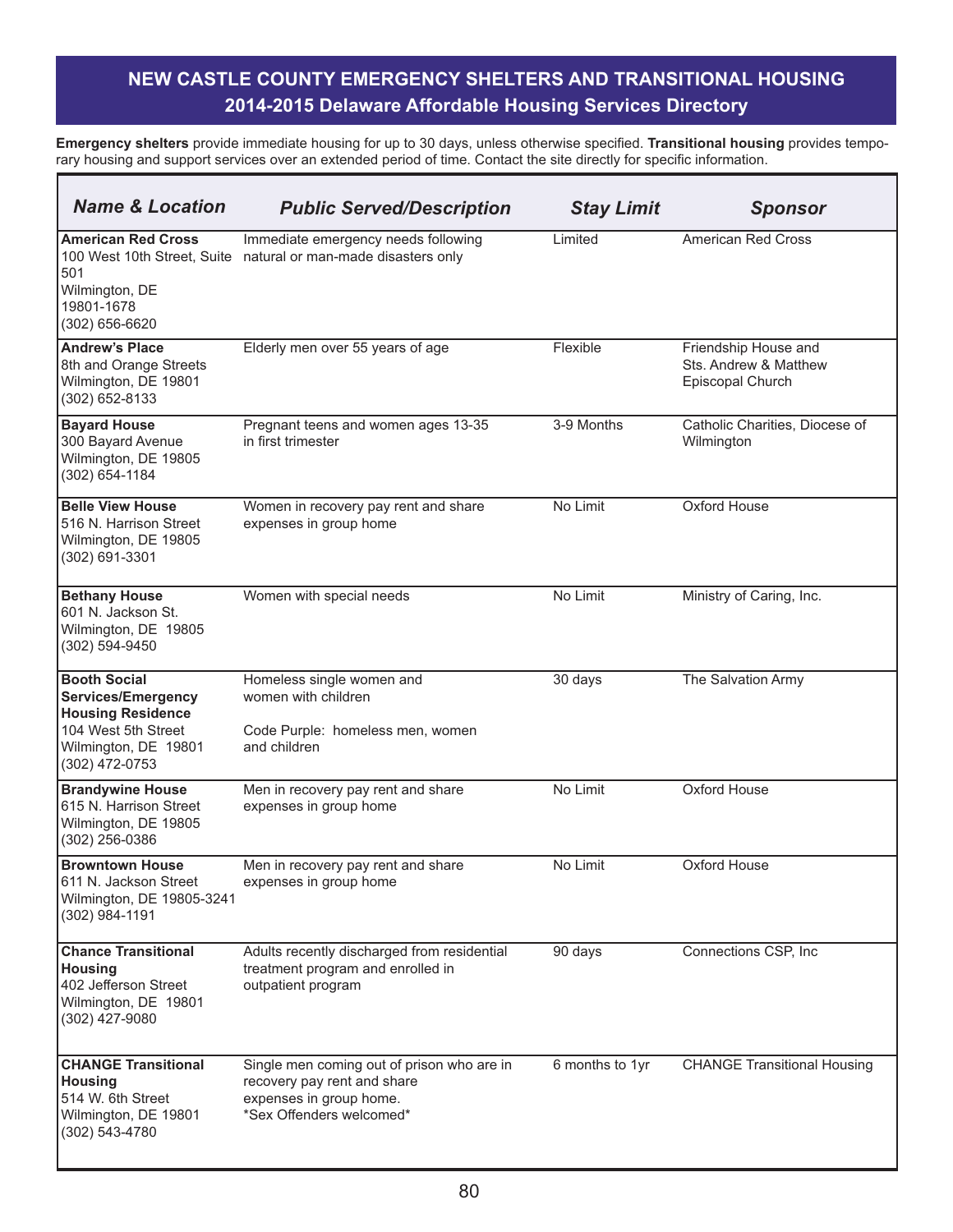| <b>Name &amp; Location</b>                                                                                                                                                                   | <b>Public Served/Description</b>                                       | <b>Stay Limit</b>          | <b>Sponsor</b>                                          |
|----------------------------------------------------------------------------------------------------------------------------------------------------------------------------------------------|------------------------------------------------------------------------|----------------------------|---------------------------------------------------------|
| <b>Christ The Bridge, Inc.</b><br>1011 North Clayton Street<br>Wilmington, DE 19805<br>(302) 655-4613                                                                                        | Men and women over the age of 18                                       | No limit                   | Christ The Bridge, Inc.                                 |
| <b>Criswell House I</b><br>724 North Madison Street<br>Wilmington, DE 19801<br>(302) 498-5174                                                                                                | Single, employed men recovering from<br>alcohol and drug abuse         | 6 weeks                    | Friendship House and<br>Westminster Presbyterian Church |
| <b>Concord House</b><br>1909 Lancaster Avenue<br>Wilmington, DE 19805<br>(302) 498-5174                                                                                                      | Single, employed men recovering from<br>alcohol and drug abuse         | 90 days                    | Friendship House<br>and Concord Presbyterian<br>Church  |
| <b>Delaware's Single</b><br><b>Women's Residence</b><br>225 King Street<br>Wilmington, DE 19801<br>(302) 658-7161                                                                            | Homeless, employable, single women age<br>18 and over                  | No limit                   | <b>YWCA of New Castle County</b>                        |
| <b>Domestic Violence</b><br><b>Hotline</b><br>(302) 762-6110<br>(Shelter locations are confi-<br>dential.)<br>507 Philadelphia Pike<br>Wilmington, DE 19809<br>(302) 762-8989<br>Main Office | Women and their children who are victims<br>of domestic violence/abuse | 60 days                    | Child, Inc.                                             |
| <b>Emmaus House</b><br>P. O. Box 9740<br>Newark, DE 19714<br>(302) 737-2241                                                                                                                  | Homeless families with children                                        | 8-12 month<br>Transitional | 30-day emergency. Homeward Bound, Inc                   |
| <b>Emmett House</b><br>1104 W. Newport Pike<br>Wilmington, DE<br>19804-3337<br>(302) 543-7068                                                                                                | Men in recovery pay rent and share<br>expenses in group home           | No limit                   | Oxford House                                            |
| <b>Frank Burton House</b><br>1305 North Rodney Street<br>Wilmington, DE 19806<br>(302) 498-5174                                                                                              | Single, employed men recovering from<br>alcohol or drug abuse          | 90 days                    | Friendship House &<br>Westminster Presbyterian Church   |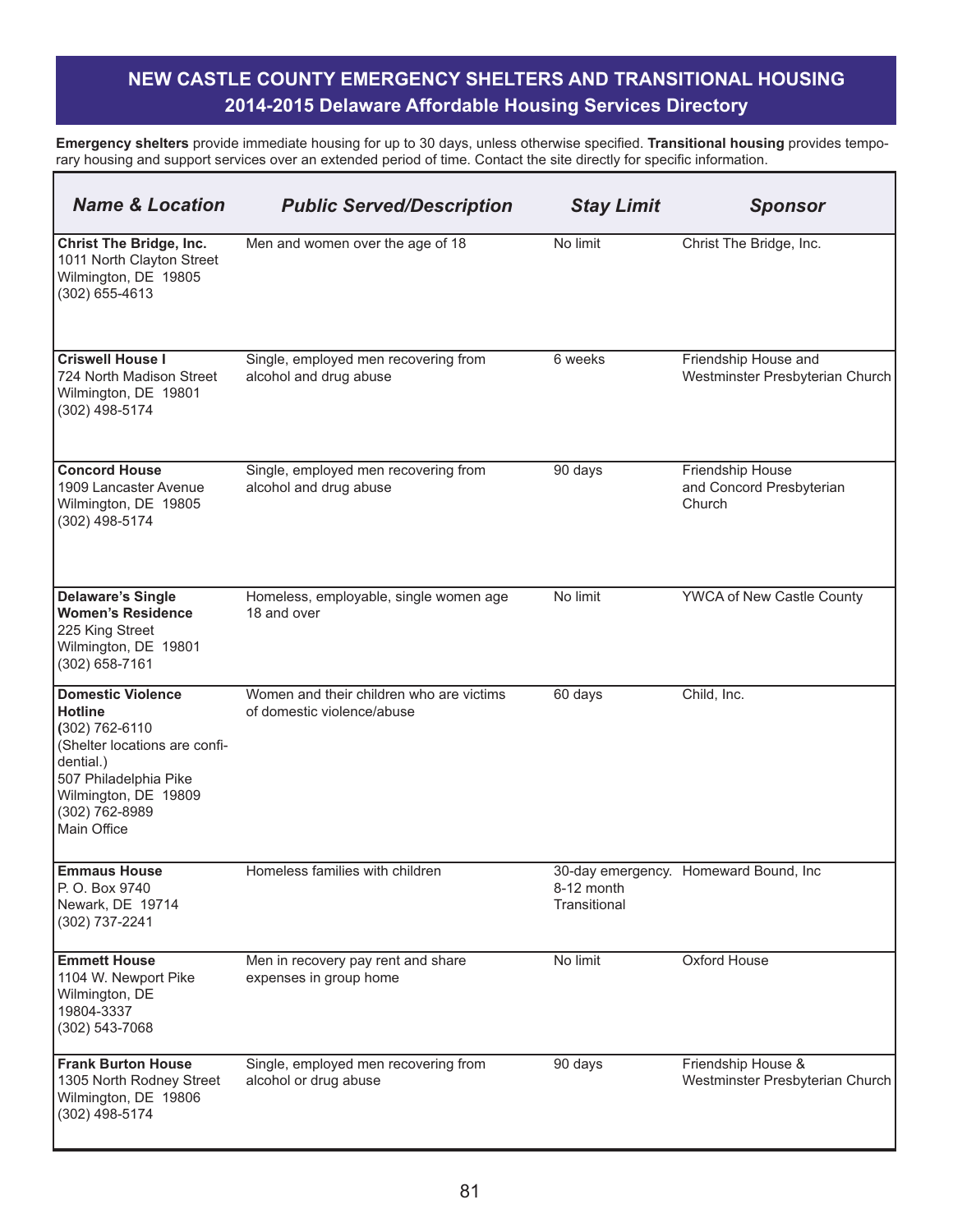| <b>Name &amp; Location</b>                                                                                             | <b>Public Served/Description</b>                                                                 | <b>Stay Limit</b>                                              | <b>Sponsor</b>                                                                 |
|------------------------------------------------------------------------------------------------------------------------|--------------------------------------------------------------------------------------------------|----------------------------------------------------------------|--------------------------------------------------------------------------------|
| <b>Friendship House's Men's</b><br><b>Center</b><br>226 N. Walnut Street<br>Wilmington, DE 19801<br>(302) 652-8278     | Homeless men                                                                                     | Daytime men's<br>center open<br>6:30am-3:00pm<br>Monday-Friday | Friendship House                                                               |
| <b>Friendship House's Women's</b><br><b>Center</b><br>8th and Orange Streets<br>Wilmington, DE 19801<br>(302) 652-8033 | Homeless men                                                                                     | Daytime men's<br>center open<br>6:30am-3:00pm<br>Monday-Friday | Friendship House                                                               |
| <b>Gateway House</b><br>121 North Poplar Street<br>Wilmington, DE 19801<br>(302) 571-8885                              | Homeless men                                                                                     | No limit                                                       | Gateway House, Inc.                                                            |
| <b>Governor Terry</b><br><b>Children's Center</b><br>507 Philadelphia Pike<br>Wilmington, DE 19809<br>(302) 762-8989   | Children and youth who are in the custody<br>of the Div. of Family Services,<br>ages 9-17 years. | 30 Days                                                        | Dept. of Services for<br>Children, Youth and their Fami-<br>lies<br>Child Inc. |
| <b>Hedgeville House</b><br>325 S. Jackson St.<br>Wilmington, DE 19805<br>(302) 691-8055                                | Men in recovery pay rent and share<br>expenses in group home                                     | No limit                                                       | Oxford House                                                                   |
| <b>Home Life</b><br><b>Management Center</b><br>709 North Madison Street<br>Wilmington, DE 19801<br>(302) 658-7110     | Homeless families                                                                                | No limit                                                       | <b>YWCA</b> of New Castle County                                               |
| <b>Home Life</b><br><b>Management Center II</b><br>709 North Madison Street<br>Wilmington, DE 19801<br>(302) 658-7110  | Homeless families                                                                                | No Limit                                                       | YWCA of New Castle County                                                      |
| <b>Homeless Outreach Center</b><br>500 West 8th Street<br>Wilmington, DE<br>(866) 477-5345                             | Homeless Café<br>Around-the-clock drop-in center for<br>homeless persons (No beds)               |                                                                | <b>Connections Community Sup-</b><br>port Programs, Inc.                       |
| House of Joseph I<br>1328 West 3rd Street<br>Wilmington, DE 19805<br>(302) 652-0904                                    | Homeless, employable men age<br>18 and over                                                      | 30 days                                                        | Ministry of Caring, Inc.                                                       |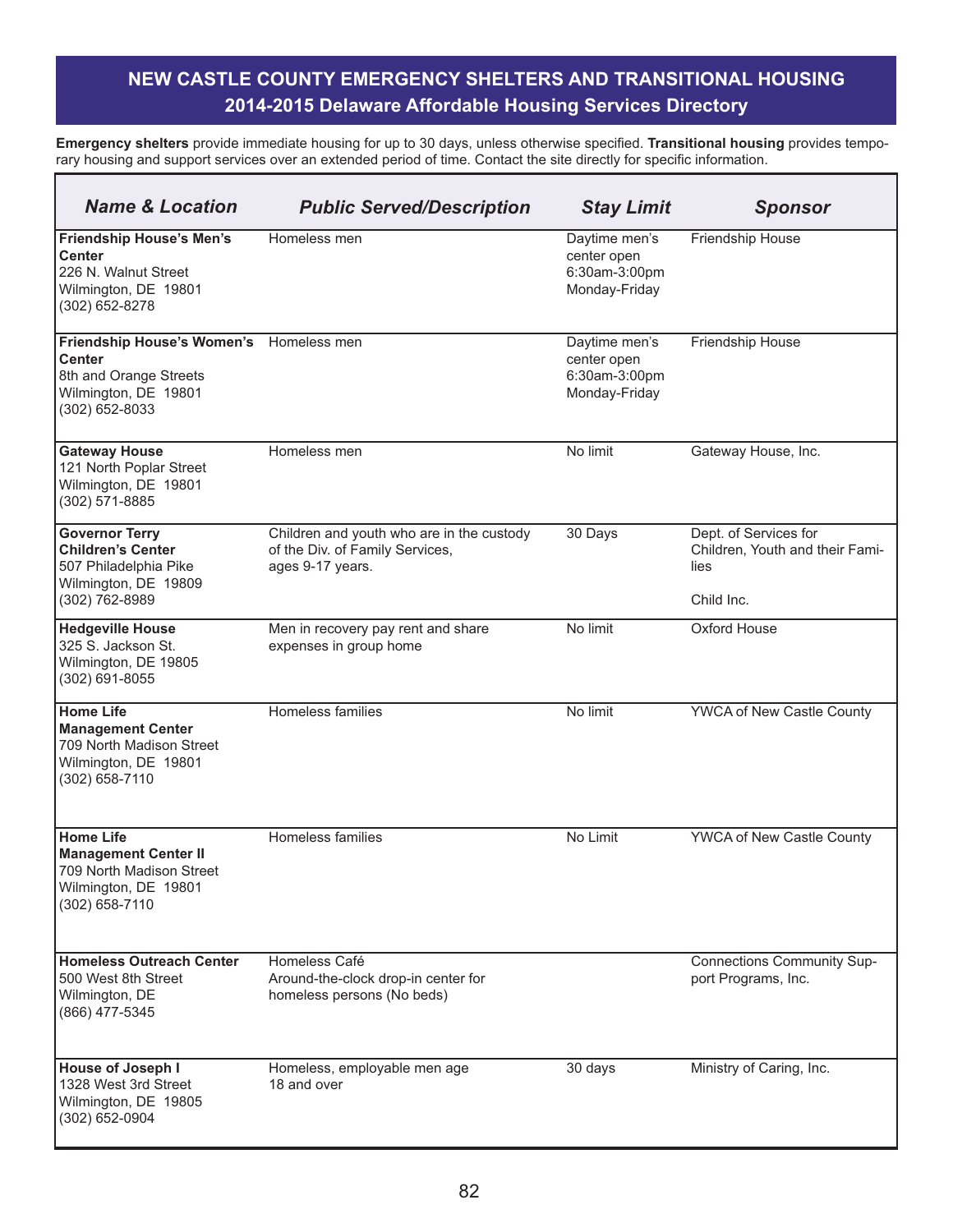| <b>Name &amp; Location</b>                                                                                                | <b>Public Served/Description</b>                                                                                     | <b>Stay Limit</b> | <b>Sponsor</b>                                                   |
|---------------------------------------------------------------------------------------------------------------------------|----------------------------------------------------------------------------------------------------------------------|-------------------|------------------------------------------------------------------|
| <b>House of Joseph II</b><br>9 West 18th Street<br>Wilmington, DE 19802<br>(302) 594-9473                                 | Homeless adults with AIDS                                                                                            | Unlimited         | Ministry of Caring, Inc.                                         |
| <b>House of Joseph</b><br><b>Transitional Resi-</b><br>dence<br>704 West Street<br>Wilmington, DE 19801<br>(302) 428-3708 | Homeless, employable men who<br>complete the House of Joseph I program                                               | 2 years           | Ministry of Caring, Inc.                                         |
| <b>Ida B. Wells House</b><br>16 N. Walnut Street<br>Newport, DE 19804<br>(302) 999-1119                                   | Women in recovery pay rent and<br>share expenses in group home                                                       | No limit          | Oxford House                                                     |
| <b>Jane Ashford House</b><br>c/o Friendship House<br>P. O. Box 1517<br>Wilmington, DE 19899<br>(302) 652-8033             | Women referred from incarceration,<br>drug/alcohol treatment program, or<br>other shelter/transitional housing       | 3-6 months        | Friendship House                                                 |
| <b>Kennedy &amp; Evans</b><br><b>House</b><br>2800 North Tatnall<br>Street, 5-E<br>Wilmington, DE 19802<br>(302) 764-1145 | <b>Homeless Families</b>                                                                                             | 2-3 years         | Wilmington Housing<br>Authority and YWCA of New Castle<br>County |
| <b>Kirkwood Pine House</b><br>600 E. 9th Street<br>Wilmington, DE 19801<br>(302) 377-0485                                 | Men in recovery pay rent and<br>share expenses in group home                                                         | No limit          | Oxford House                                                     |
| <b>Limen House</b><br>600 W. 10th Street<br>Wilmington, DE 19801<br>(302) 652-7969                                        | Recovering adult males and females.<br>Primary diagnosis of addiction.<br>Completion of inpatient treatment facility | Unlimited         | Limen House                                                      |
| <b>Madison House</b><br>167 Madison Drive<br>Newark, DE 19711<br>(302) 454-8698                                           | Men in recovery pay rent<br>and share expenses in group home                                                         | No limit          | <b>Oxford House</b>                                              |
| <b>Maria Lorenza Longo</b><br><b>House</b><br>822 Jefferson Street<br>Wilmington, DE 19801<br>(302) 652-1758              | Women with special needs leaving<br>a Ministry of Caring shelter and<br>TR program                                   | Unlimited         | Ministry of Caring Inc.                                          |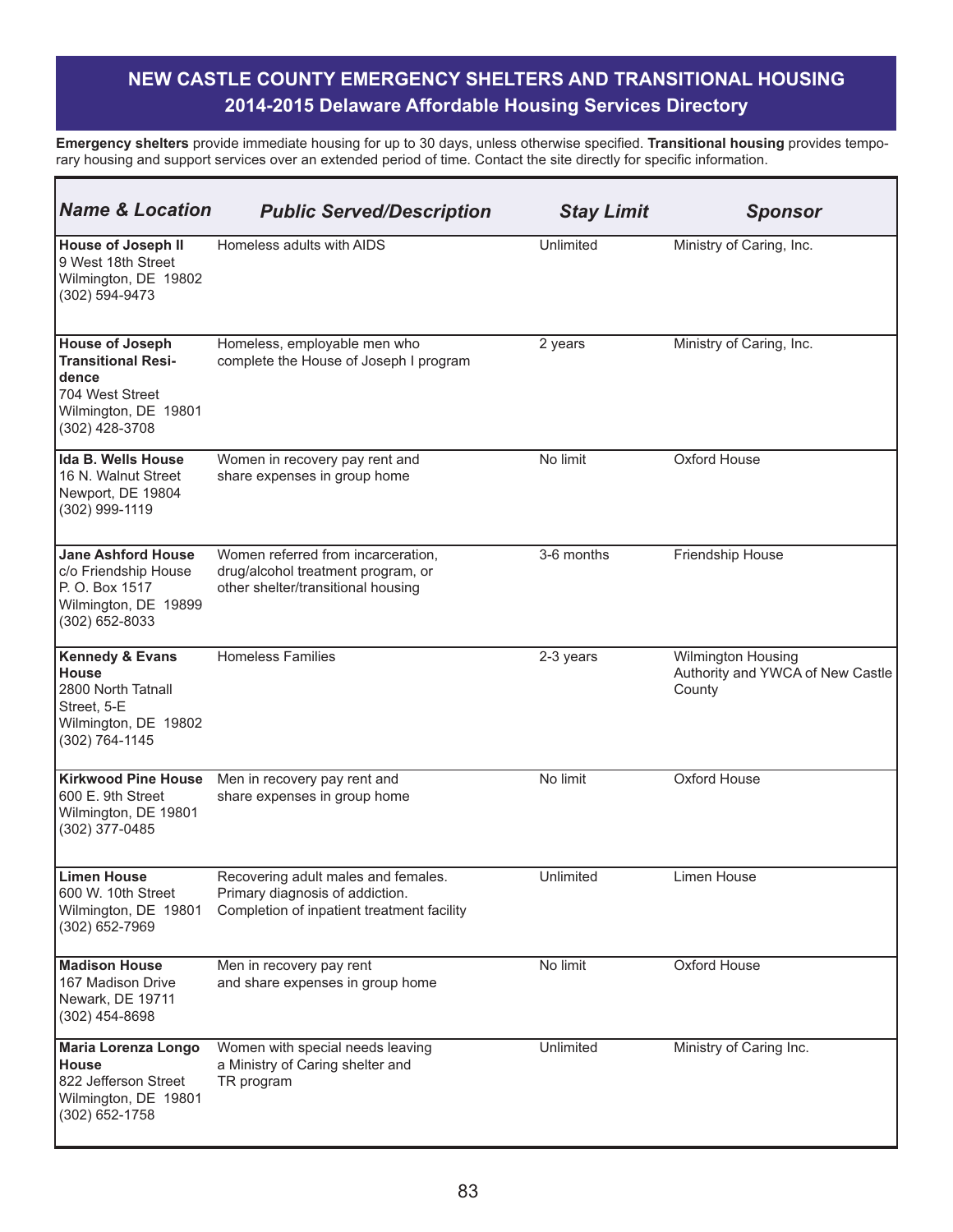| <b>Name &amp; Location</b>                                                                                                              | <b>Public Served/Description</b>                                       | <b>Stay Limit</b> | <b>Sponsor</b>                                 |
|-----------------------------------------------------------------------------------------------------------------------------------------|------------------------------------------------------------------------|-------------------|------------------------------------------------|
| Martha House I & II<br>602 Philadelphia Pike<br>Wilmington, DE 19809<br>(302) 429-0580                                                  | Mothers with their children and their<br>teenagers                     | 6 months          | Short-Term Emergency Housing<br>Ministry, Inc. |
| <b>Mary Mother of Hope House</b><br>Ш<br>121 North Jackson Street<br>Wilmington, DE 19801<br>(302) 652-8535                             | Homeless women with children<br>age 12 and younger                     | 30 days           | Ministry of Caring, Inc.                       |
| <b>Mary Mother of Hope House</b><br>Ш<br>515 North Broom Street<br>Wilmington, DE 19805<br>(302) 652-0970                               | Homeless women with children<br>age 12 and younger                     | 30 days           | Ministry of Caring, Inc.                       |
| <b>Mary Mother of Hope House</b><br><b>Transitional Residence</b><br>818-820 Jefferson Street<br>Wilmington, DE 19801<br>(302) 652-8532 | Single women who have lived at<br>Mary Mother of Hope House I          | 2 years           | Ministry of Caring, Inc.                       |
| <b>Monroe House</b><br>607 N. Jackson Street<br>Wilmington, DE 19805<br>(302) 654-7495                                                  | Men in recovery pay rent<br>and share expenses in group home           | No limit          | Oxford House                                   |
| <b>Nazareth House</b><br><b>Transitional</b><br><b>Residence I</b><br>898 Linden Street<br>Wilmington, DE 19801<br>(302) 652-1935       | Couples or families leaving Ministry of<br>Caring emergency shelter(s) | 2 years           | Ministry of Caring, Inc                        |
| <b>Nazareth House</b><br><b>Transitional</b><br><b>Residence II</b><br>106 North Broom Street<br>Wilmington, DE 19805<br>(302) 428-3635 | Couples or families leaving Ministry of<br>Caring emergency shelter(s) | 2 years           | Ministry of Caring, Inc                        |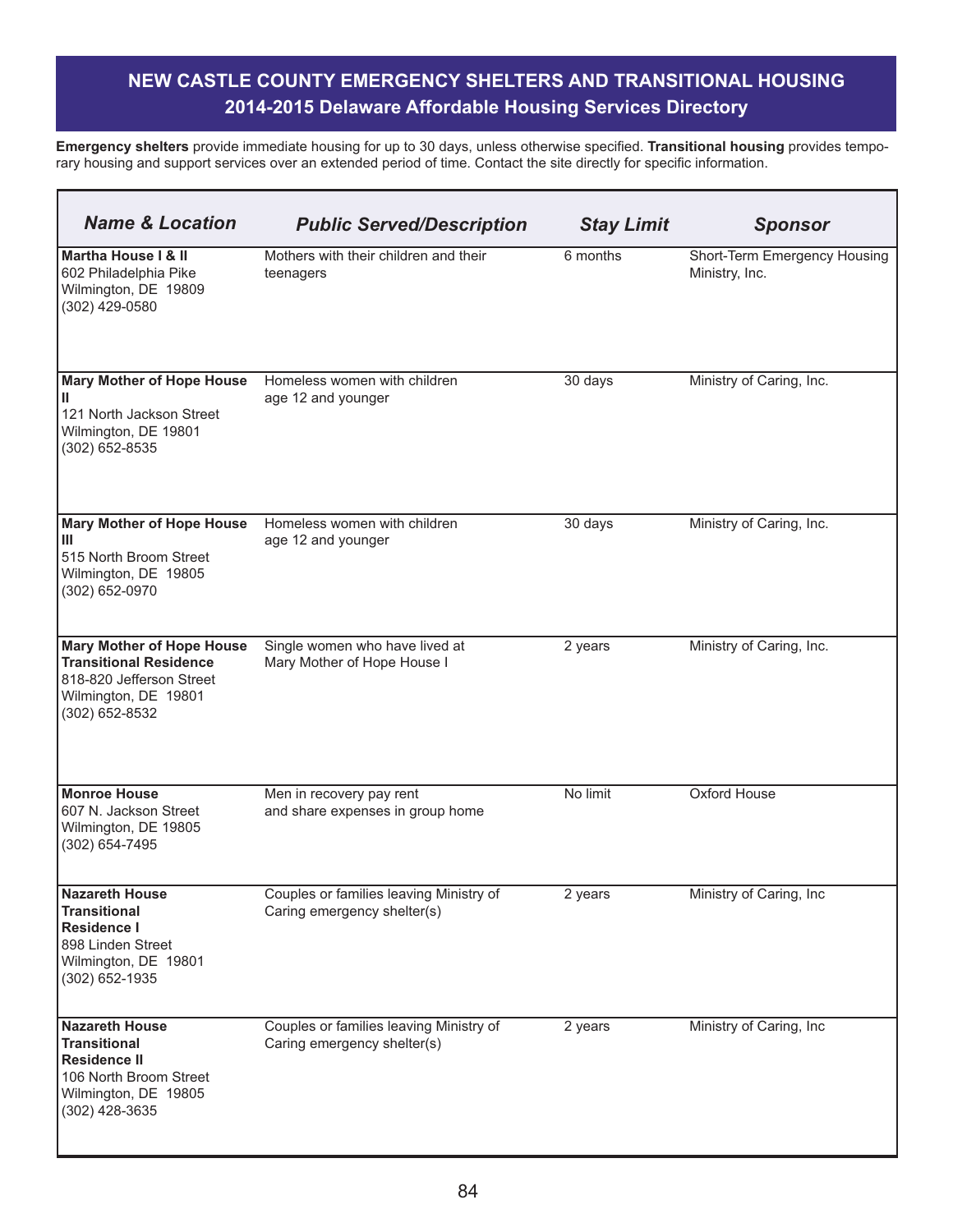| <b>Name &amp; Location</b>                                                                                                                                                            | <b>Public Served/Description</b>                                                                                             | <b>Stay Limit</b> | <b>Sponsor</b>           |
|---------------------------------------------------------------------------------------------------------------------------------------------------------------------------------------|------------------------------------------------------------------------------------------------------------------------------|-------------------|--------------------------|
| <b>New Castle House</b><br>13 Glen Avenue<br>New Castle, DE 19720<br>(302) 544-4329                                                                                                   | Men in recovery pay rent<br>and share expenses in group home                                                                 | No limit          | Oxford House             |
| <b>Palmer House</b><br>c/o Friendship House<br>P. O. Box 1517<br>Wilmington, DE 19899<br>(302) 652-8033                                                                               | Second stage of transitional housing<br>for women who have completed the<br>Jane Ashford House Program                       | 6-9 months        | Friendship House         |
| <b>Raymond House</b><br>414 West 23rd Street<br>Wilmington, DE 19802<br>(302) 377-0485 or (302)<br>691-5660                                                                           | Men in recovery pay rent<br>and share expenses in group home                                                                 | No limit          | Oxford House             |
| <b>Runaway Shelter</b><br>Hotline:<br>(302) 762-6373<br>507 Philadelphia Pike<br>Wilmington, DE 19809<br>(302) 762-8989 Main<br>Office<br>(302) 762-6110 Domestic<br>Violence Hotline | Intermediate care for runaway children                                                                                       | 15 days           | Child, Inc.              |
| <b>Safe Haven</b><br>500 West 10th Street<br>Wilmington, DE 19801<br>(302) 984-3380                                                                                                   | Mentally ill adults who have suffered<br>from substance abuse                                                                | 2 years           | Connections CSP, Inc.    |
| <b>Salvation Army</b><br>102 West 5th Street<br>Wilmington, DE<br>(302) 472-0754                                                                                                      | Code Purple shelter (after 9 p.m.)<br>Single men and women on nights<br>when the temperature reaches<br>ten degrees or below |                   |                          |
| <b>Sojourners' Place</b><br>2901 Northeast Blvd.<br>Wilmington, DE 19802-<br>3705<br>(302) 764-4713                                                                                   | Homeless, single adults                                                                                                      | No limit          | Sojourners' Place, Inc.  |
| <b>St. Francis</b><br><b>Transitional Residence</b><br>103-107 North Jackson<br><b>Street</b><br>Wilmington, DE 19805<br>(302) 652-1935                                               | Mothers and children leaving<br>Hope House II and III<br>emergency shelters                                                  | 2 years           | Ministry of Caring, Inc. |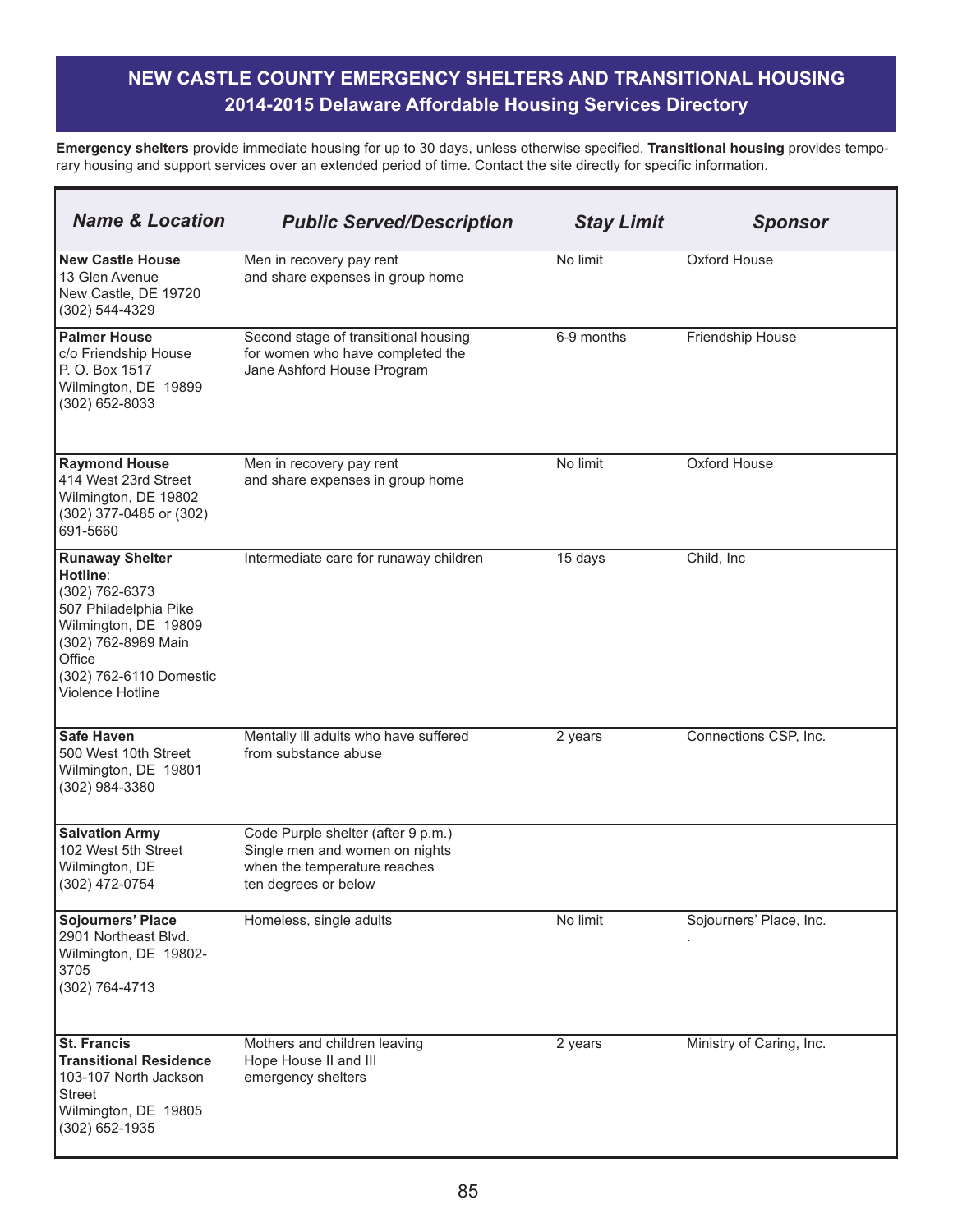٦

**Emergency shelters** provide immediate housing for up to 30 days, unless otherwise specified. **Transitional housing** provides temporary housing and support services over an extended period of time. Contact the site directly for specific information.

Г

| <b>Name &amp; Location</b>                                                                                     | <b>Public Served/Description</b>                                                         | <b>Stay Limit</b> | <b>Sponsor</b>                 |
|----------------------------------------------------------------------------------------------------------------|------------------------------------------------------------------------------------------|-------------------|--------------------------------|
| <b>Sunday Breakfast</b><br><b>Mission</b><br>110 North Poplar Street<br>Wilmington, DE 19801<br>(302) 656-8542 | Homeless men age 18 and over.<br>Long-term program for men aimed<br>at major life issues | Flexible          | Sunday Breakfast Mission, Inc. |
| <b>William Reed CCSP House</b><br>808 N. Van Buren Street<br>Wilmington, DE 19806<br>(302) 983-9005            | Men in recovery pay rent<br>and share expenses in group home                             | No limit          | Oxford House                   |
| <b>Wilmington House</b><br>1023 Linden Street<br>Wilmington, DE 19805<br>(302) 654-0649                        | Men in recovery pay rent and share<br>expenses in group home                             | No limit          | Oxford House                   |
| <b>YMCA/Central YMCA</b><br>11th and Washington Streets<br>Wilmington, DE 19801<br>(302) 504-9400              | <b>Adult males</b>                                                                       | No limit          | <b>YMCA</b>                    |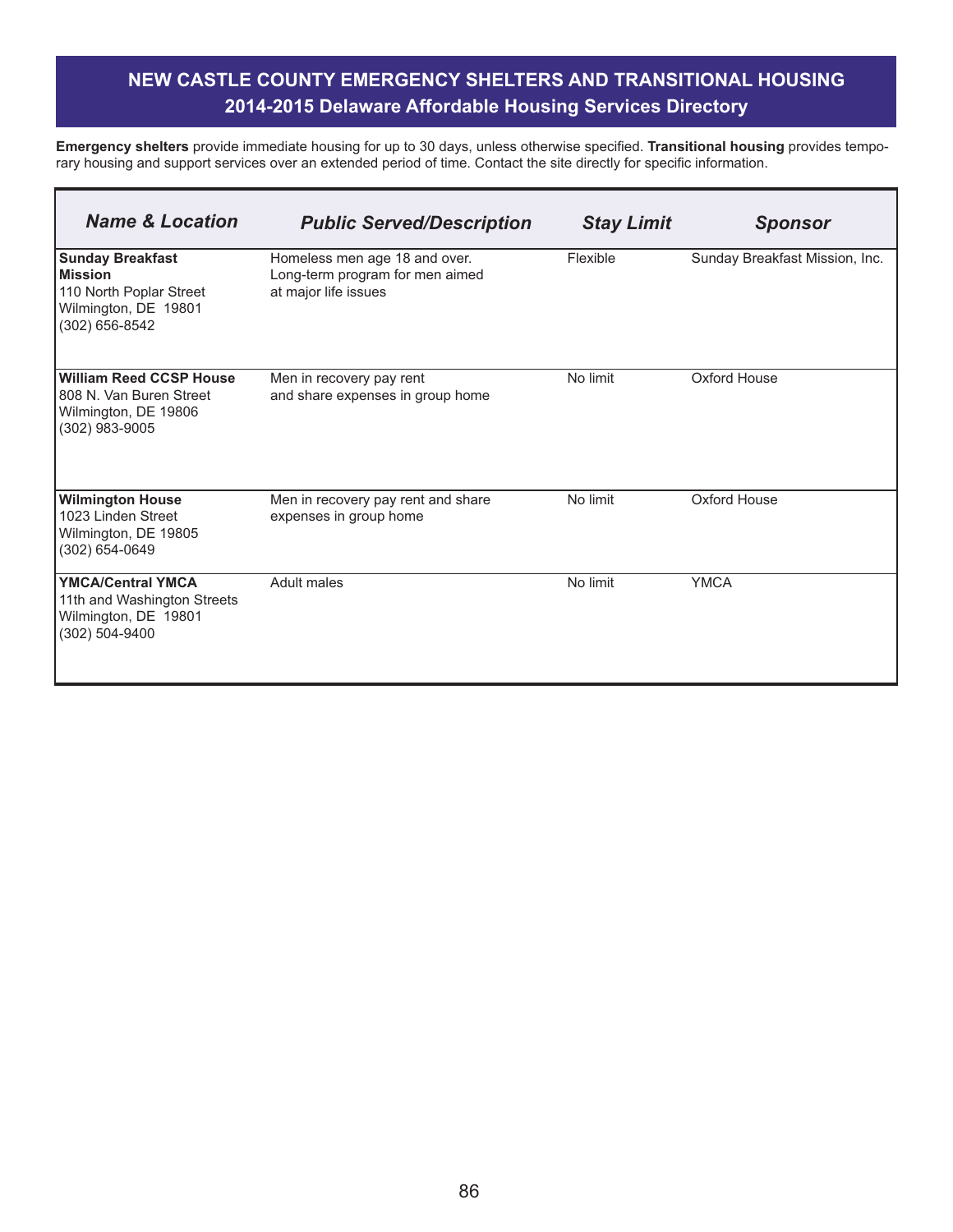| <b>Name &amp; Location</b>                                                                                                               | <b>Public Served/Description</b>                                                                                            | <b>Stay Limit</b>                                        | <b>Sponsor</b>                                          |
|------------------------------------------------------------------------------------------------------------------------------------------|-----------------------------------------------------------------------------------------------------------------------------|----------------------------------------------------------|---------------------------------------------------------|
| Abriendo Puertas Inc.<br>1129 Airport Road<br>Milford, DE 19963<br>(302) 422-5015<br>24-hour Hot Line:<br>(302) 745-9874                 | Non-English speaking Latino women who<br>are victims of domestic violence and their<br>children                             | 60 days                                                  | People's Place, Inc.                                    |
| <b>American Red Cross</b><br>1973 Bay Road<br>Milford, DE 19963<br>(302) 335-5031                                                        | Immediate emergency needs following<br>natural or man-made disaster only                                                    | Flexible                                                 | <b>American Red Cross</b>                               |
| <b>Commerce Street</b><br><b>Transitional Housing</b><br>343-349 W. Commerce Street<br>Smyrna, DE 19977<br>(302) 422-8255                | Homeless families                                                                                                           | 2 years                                                  | Temporary Contact: Milford<br>Housing Development Corp. |
| <b>Domestic Violence</b><br><b>Hotline</b><br><b>Administrative Offices:</b><br>1129 Airport Road<br>Milford, DE 19963<br>(302) 422-8058 | Female victims of domestic violence<br>and their children                                                                   | Flexible                                                 | People's Place, Inc.                                    |
| <b>Dover House</b><br>350 Martin Street<br>Dover, DE 19901<br>(302) 678-9688                                                             | Men in recovery pay rent and share<br>expenses in group home                                                                | No limit                                                 | Oxford House                                            |
| <b>Dover Interfaith Mission</b><br>684 Forest Street<br>Dover, DE 19903<br>(302) 736-3600                                                | Traditional Housing for men.                                                                                                | 90 days -3 years                                         | Dover Interfaith Mission<br>for Housing                 |
| <b>Eight-O-One Shelter</b><br>801 West Division St.<br>Dover, DE 19904<br>(302) 734-7714                                                 | Adolescents ages 12-18 in a crisis situation.<br>Non-system referrals: cannot be open<br>in DFS, YRS or Child Mental Health | 15 days                                                  | Aid in Dover, Inc.                                      |
| <b>God's Way Transition House</b><br>9 Causey Avenue<br>Milford, DE 19963<br>(302) 422-3033                                              | Single males who have completed a<br>Christian Rehabilitation Program                                                       | 6 months                                                 | God's Way to Recovery, Inc.                             |
| Home of the Brave<br>Foundation, Inc.<br>6632 Sharps Road<br>Milford, DE 19963<br>$(302)$ 424-1681                                       | Homeless veterans                                                                                                           | 1 month emergency<br>stay or<br>6 months<br>transitional | The Home of the Brave Founda-<br>tion, Inc.             |
| <b>House of PRIDE Inc.</b><br>105 S. New Street<br>Dover, DE 19904<br>(302) 677-0116                                                     | Adult males enrolled in drug or alcohol<br>addiction program and low-income,<br>at-risk youth                               | 6-12 months                                              | <b>House of PRIDE</b>                                   |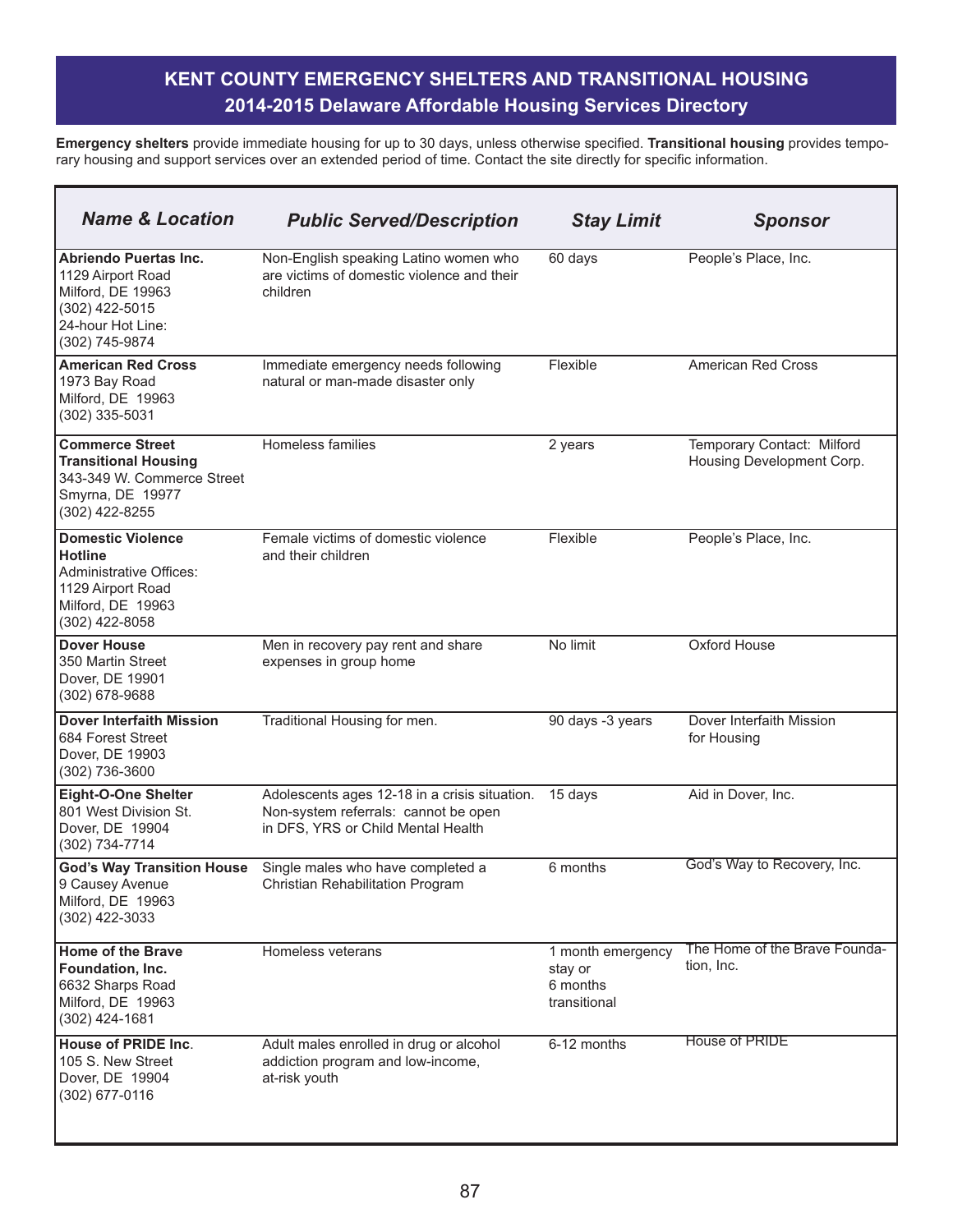| <b>Name &amp; Location</b>                                                                                        | <b>Public Served/Description</b>                                                                                  | <b>Stay Limit</b> | <b>Sponsor</b>                                    |
|-------------------------------------------------------------------------------------------------------------------|-------------------------------------------------------------------------------------------------------------------|-------------------|---------------------------------------------------|
| <b>Milford Transitional Housing</b><br>108 North Street<br>Milford, DE 19963<br>(302) 422-8255                    | Homeless families                                                                                                 | 2 years           | <b>Milford Housing</b><br>Development Corporation |
| <b>Milford Transitional Housing</b><br>100-102 N. W. Second Street<br>Milford, DE 19963<br>(302) 422-8255         | <b>Homeless families</b>                                                                                          | 2 years           | <b>Milford Housing</b><br>Development Corporation |
| <b>Paynter House</b><br>888 Lincoln Street<br>Dover, DE 19904<br>(302) 883-2096                                   | Men in recovery pay rent and<br>share expenses in group home                                                      | No limit          | Oxford House                                      |
| <b>Pleasanton Corner House</b><br>5280 Wheatleys Pond Road<br>Smyrna, DE 19977<br>(302) 377-0485                  | Men in recovery pay rent and<br>share expenses in group home                                                      | No limit          | Oxford House                                      |
| 381 College Road<br>Dover, DE 19904<br>(302) 734-0319                                                             | Ruth N. Dorsey Relief Shelter Homeless men, women, and families                                                   | 30 days           | People's Place, Inc.                              |
| <b>Serenity Place</b><br>327 Martin Street<br>Dover, DE 19901<br>(302) 674-8036                                   | Adult males who have successfully<br>completed a long-term residential<br>treatment program for substance abuse   | 3-6 months        | Serenity Place, Inc.                              |
| <b>The Shepherd Place</b><br>1362 S. Governors Ave<br>Dover, DE 19904<br>(302) 678-1909                           | Homeless families and single women                                                                                | 30 days           | The Shepherd Place, Inc.                          |
| <b>Transitional Living</b><br>Program<br>731 and 801<br>W. Division St.<br>Dover, DE 19904<br>(302) 734-7610      | Youth and young adults, ages 16-21 years.<br>Dependent children of residents and<br>pregnant teens also eligible. | 6-18 months       | Aid in Dover, Inc.                                |
| <b>Vera's Haven</b><br><b>Transitional Housing</b><br>381 State College Road<br>Dover, DE 19904<br>(302) 943-7822 | Homeless persons and their children.<br>Must attend school and must be employed.                                  | 2 years           | <b>East Coast Property</b><br>Management          |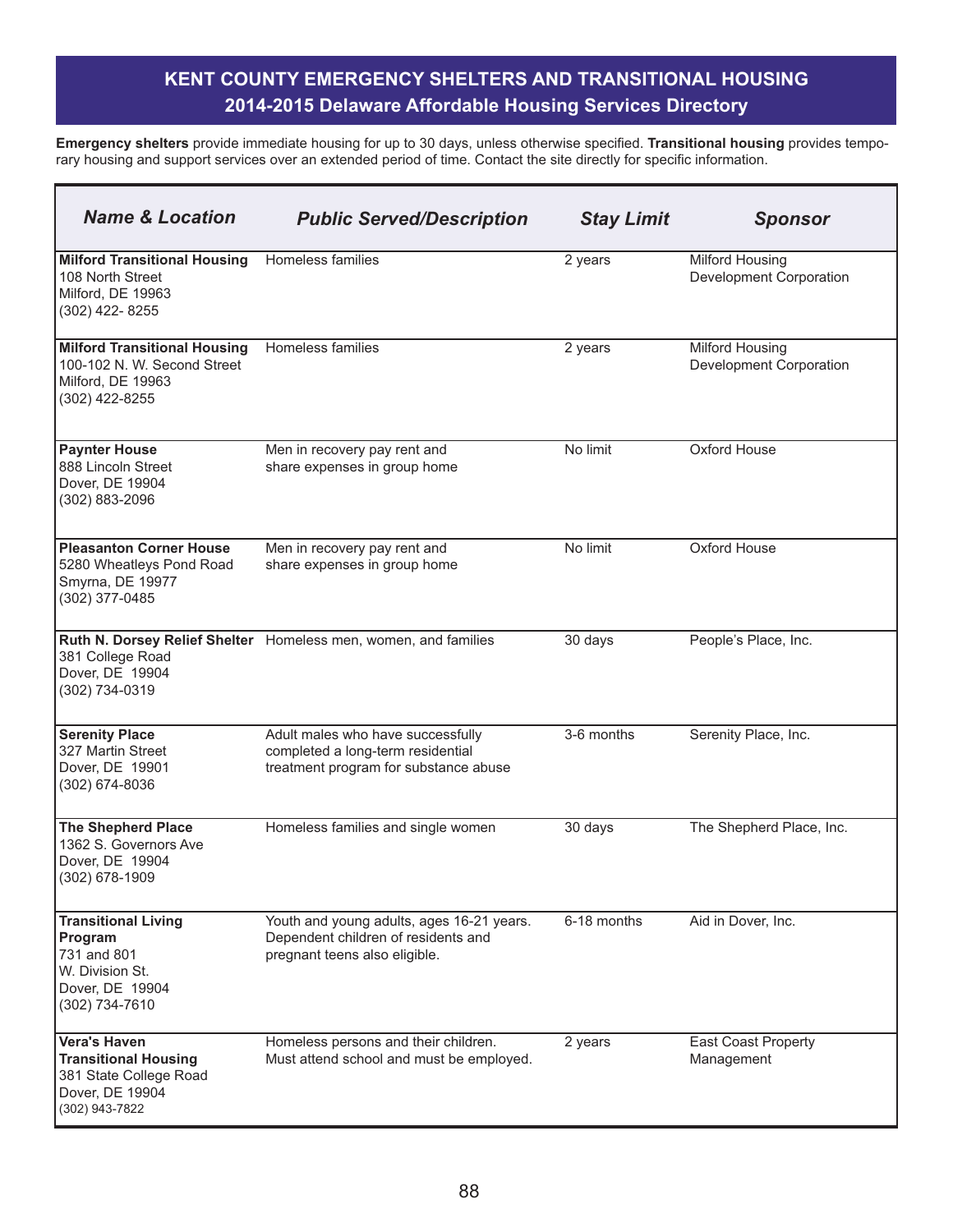| <b>Name &amp; Location</b>                                                                                                          | <b>Public Served/Description</b>                                                 | <b>Stay Limit</b>     | <b>Sponsor</b>                                                                                       |
|-------------------------------------------------------------------------------------------------------------------------------------|----------------------------------------------------------------------------------|-----------------------|------------------------------------------------------------------------------------------------------|
| <b>Abriendo Puertas Inc.</b><br>1129 Airport Road<br>Milford, DE 19963<br>(302) 422-5015<br>24-Hour Hot Line:<br>(302) 745-9874     | Non-English Speaking Latino women who<br>are victims of abuse and their children | 60 days               | People's Place, Inc.                                                                                 |
| <b>American Red Cross</b><br>1973 Bay Road<br>Milford, DE 19963<br>(302) 335-5031                                                   | Immediate emergency needs following<br>natural or man-made disasters only        | Flexible              | American Red Cross                                                                                   |
| <b>Casa San Francisco</b><br>127 Broad Street<br>P. O. Box 38<br>Milton, DE 19968<br>(302) 684-8694                                 | Homeless single adults. Residents are accepted 30 days<br>from any area.         |                       | Catholic Charities, Inc.                                                                             |
| <b>Coolspring House</b><br>19211 Beaver Dam Road<br>Lewes, DE 19958<br>(302) 841-1623                                               | Men in recovery pay rent and<br>share expenses in group home                     | No limit              | Oxford House                                                                                         |
| <b>Corinthian House</b><br>219 S. Race Street<br>Georgetown, DE 19947<br>$(302)$ 856-7533<br>(302) 856-4183                         | Adult males recovering from<br>substance abuse                                   | 6 months to<br>1 year | Delaware Department of Social<br>Services Division of Substance<br>Abuse and<br><b>Mental Health</b> |
| <b>Crisis House</b><br>110 North Railroad Avenue<br>Georgetown, DE 19947<br>(302) 856-2246                                          | Homeless men, women, and children                                                | 30 days               | <b>Sussex Community Crisis Hous-</b><br>ing Services, Inc.                                           |
| <b>Daughters of Zion</b><br><b>Outreach Center</b><br>Milford, DE 19963<br>(302) 542-4266                                           | Women, ages 18+ years, pregnant<br>or with children                              | Up to 1 year          | Daughters of Zion Ministry                                                                           |
| <b>Domestic Violence Hot-</b><br>line<br><b>Administrative Offices:</b><br>1129 Airport Road<br>Milford, DE 19963<br>(302) 422-8058 | Female victims of domestic violence<br>and their children                        | Flexible              | People's Place, Inc.                                                                                 |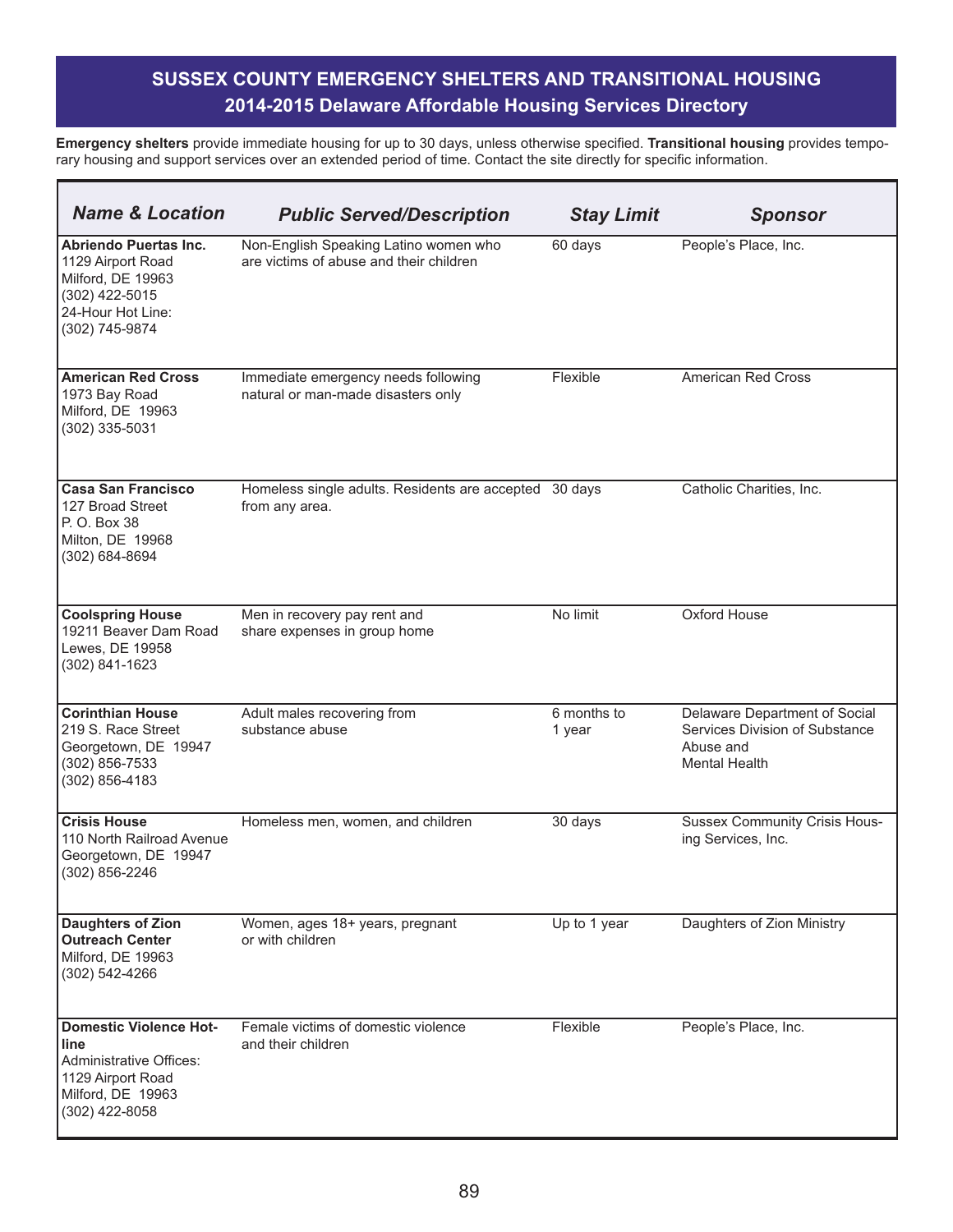| <b>Name &amp; Location</b>                                                                                                          | <b>Public Served/Description</b>                                                | <b>Stay Limit</b>                                               | <b>Sponsor</b>                                             |
|-------------------------------------------------------------------------------------------------------------------------------------|---------------------------------------------------------------------------------|-----------------------------------------------------------------|------------------------------------------------------------|
| <b>Georgetown House</b><br>105 S. Race Street<br>Georgetown, DE 19947<br>(302) 856-3556                                             | Men in recovery pay rent and<br>share expenses in group home                    | No limit                                                        | Oxford House                                               |
| The Home of the<br><b>Brave Foundation, Inc.</b><br>6632 Sharps Road<br>Milford, DE 19963<br>(302) 424-1681                         | Homeless veterans                                                               | 1 month emer-<br>gency stay and 6<br>month<br>transitional stay | Home of the Brave<br>Foundation                            |
| <b>Lewes House</b><br>8 Tulane Drive<br>Rehoboth Beach, DE 19971<br>(302) 703-2889                                                  | Men in recovery pay rent and<br>share expenses in group home                    | No limit                                                        | <b>Oxford House</b>                                        |
| <b>Mission of Hope</b><br>611 3rd & North Streets<br>P. O. Box 1271<br>Seaford, DE 19973<br>(302) 629-2559                          | Homeless adult males 21-week,<br>faith-based intervention/counseling<br>program | 1 year                                                          | Communities, churches, individu-<br>als, business partners |
| Northport<br>204 East North Street<br>Georgetown, DE 19947<br>$(302)$ 856-7524                                                      | Homeless mothers or fathers with children                                       | 1 year                                                          | <b>Sussex Community Crisis Hous-</b><br>ing Services, Inc. |
| <b>Old Orchard House</b><br>3 Bradford Lane<br>Lewes, DE 19958<br>(302) 703-2884                                                    | Men in recovery pay rent and<br>share expenses in group home                    | No limit                                                        | Oxford House                                               |
| Peace in Millsboro<br>28043 Gravel Hill Road<br>Millsboro, DE 19966<br>(302) 730-6096<br>(302) 933-8237                             | Men in recovery pay rent and share<br>expenses in group home                    | No limit                                                        | Oxford House                                               |
| <b>Psychotherapeutic</b><br><b>Services Transitional</b><br>Housing<br>18 W. North Street<br>Georgetown, DE 19947<br>(302) 854-6527 | Dually diagnosed drug and alcohol                                               | 1 Year                                                          | Delaware Department of Health<br>and Social Services       |
| <b>Quakertown Lewes House</b><br>224 Woodland Avenue<br>Lewes, DE 19958<br>(302) 827-2609                                           | Men in recovery pay rent and share<br>expenses in group home                    | No limit                                                        | Oxford House                                               |